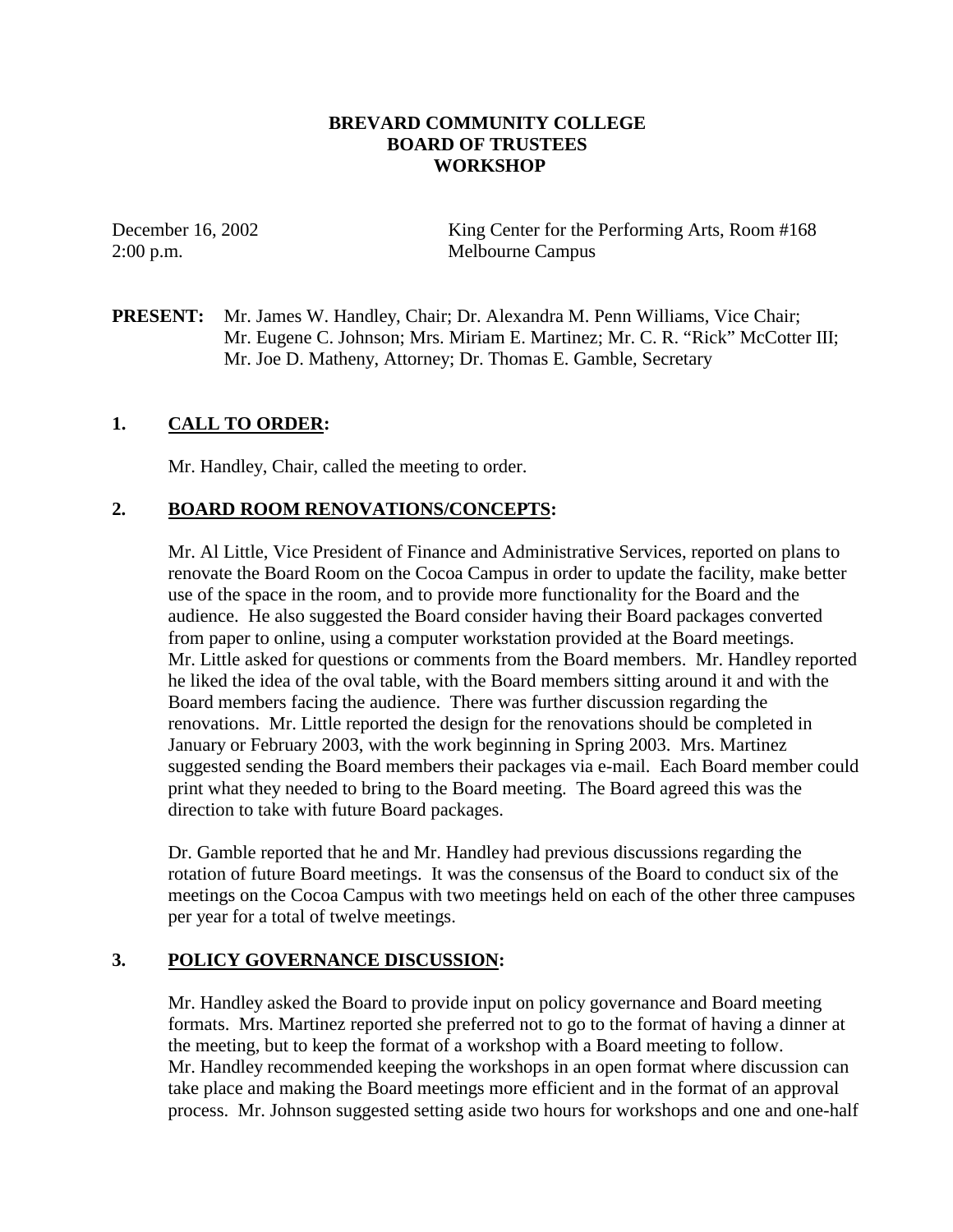Board of Trustees Workshop December 16, 2002  $Page - 2 -$ 

> to two hours for Board meetings. Mr. Handley reported the workshop will be held from 2:00 p.m. to 4:00 p.m. and the Board meeting would last approximately one and one-half hours. There was further discussion regarding the time scheduled for the workshops and meetings.

Mr. Handley recommended the Chair, Vice Chair, and President meet each month prior to the Board meeting to set the agenda for the upcoming workshop and Board meeting.

Mrs. Martinez reported BCC needs to focus on the key stakeholders in the county for input and forming linkages. She suggested establishing links with the hospitals, the chambers, and County Board. BCC has already established a link with the Brevard County School Board.

Mr. Handley reported it had been recommended that Dr. Penn Williams take the lead as the Trustee to help BCC implement policy governance. The suggestion was that Dr. Penn Williams will take BCC's existing policy manual, review it, and sort out the policies that need to be changed. These would be discussed at future Board workshops. It was suggested that Dr. Penn Williams use the Austin Community College information as a model for this process. Dr. Gamble reported the administration will provide a copy of Dr. Penn Williams' drafts, so that Board members will have the opportunity to review the information prior to discussing the policies. Dr. Gamble suggested the Board members make their comments and send them to his office for incorporation into one document to include in the Board meeting materials.

Mr. Johnson reported, that in reference to policy governance, he would like to state, for the record, that he believes the Board does not need to bring in an outside consultant. Mrs. Martinez agreed.

#### **4. INTERCOLLEGIATE ATHLETICS TASK FORCE PROPOSAL:**

Dr. Gamble reviewed the Intercollegiate Athletics Task Force (IATF) recommendation.

Mrs. Martinez expressed concern that BCC has built a reliance on an outside source of funds and there will need to be a significant amount of energy behind the booster organizations to continue the funding for years to come. She reported that most community colleges have a smaller number of sports in relation to BCC.

Mr. McCotter reported that after reading the proposal recommendations by the (IATF), he wanted to know if the \$50,000 commitment from the community was solid. In light of the uncertain future of the economy, he was not sure that BCC could depend on receiving this money. Dr. Gamble reported the IATF provided recommendations with the task to remain within the allocated budget and chose to retain six sports with the understanding the athletics groups may have to raise some funding.